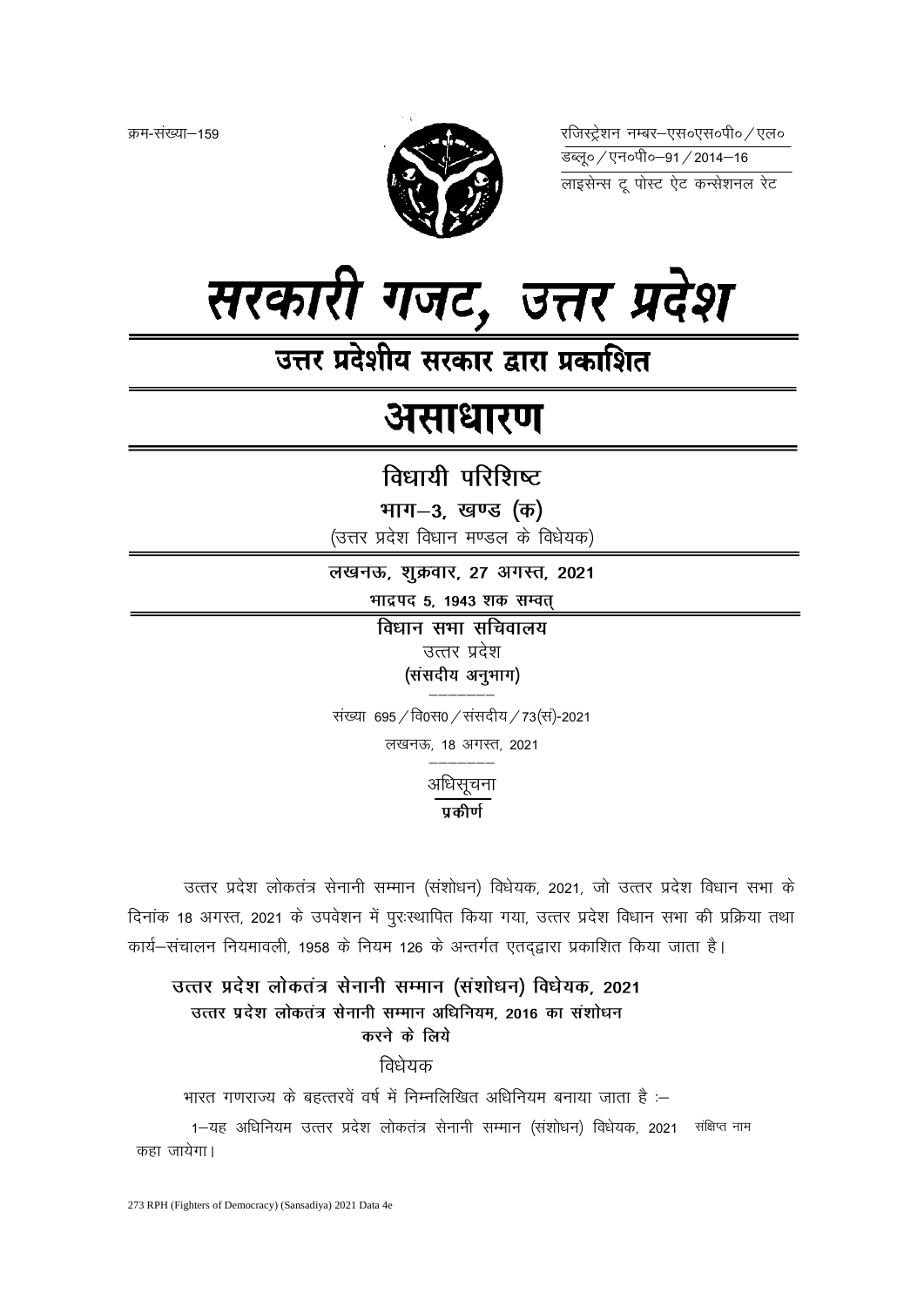उत्तर प्रदेश अधिनियम संख्या ९ सन् 2016 की धारा 6 का संशोधन

2-उत्तर प्रदेश लोकतंत्र सेनानी सम्मान अधिनियम, 2016 की धारा 6 में, उपधारा (1) में, परन्तुक के पश्चात् निम्नलिखित परन्तुक बढ़ा दिया जायेगा, अर्थात :–

परन्तु यह और कि ऐसे लोकतंत्र सेनानी की यथास्थिति उत्तराधिकारी पत्नी या पति ऐसे लोकतंत्र सेनानी की मृत्यू होने के पश्चात् अगले दिवस से इस उपधारा के अधीन सम्मान राशि और अन्य सुविधायें प्राप्त करने का हकदार होगी / होगा, किन्तु ऐसा आवेदन, ऐसे लोकतंत्र सेनानी की मृत्यू होने के तीन माह के भीतर किये जाने की अपेक्षा की जायेगी:

परन्तू यह भी कि यदि मृत लोकतंत्र सेनानी की यथास्थिति उत्तराधिकारी पत्नी या पति द्वारा सम्मान राशि और अन्य सुविधाओं के लिये पूर्वोक्त आवेदन, लोकतंत्र सेनानी की मृत्यू के तीन माह के पश्चात किया जाता है, तो ऐसी स्थिति में सम्मान राशि और अन्य सुविधायें, उक्त आवेदन प्राप्त किये जाने के दिनांक से प्रदान की जायेंगी।

# उद्देश्य और कारण

लोकतंत्र सेनानियों, जिन्होंने आपात अवधि (दिनांक 25 जून, 1975 से दिनांक 21 मार्च, 1977 तक) के दौरान लोकतंत्र की रक्षा के लिये सक्रिय रूप से संघर्ष किया और जिन्हें ऐसे कार्यकलापों में भाग लेने के लिए मीसा / डी0आई0आर0 के अधीन कारागार में निरुद्ध किया गया था, को सम्मान राशि, निःशुल्क परिवहन सुविधा एवं निःशुल्क चिकित्सा का उपबंध करने के लिये उत्तर प्रदेश लोकतंत्र सेनानी सम्मान अधिनियम, 2016 (उत्तर प्रदेश अधिनियम संख्या 9 सन् 2016) अधिनियमित किया गया है। उक्त अधिनियम की धारा 6 में अन्य बातों के साथ यह उपबंध है कि किसी लोकतंत्र सेनानी की मृत्यू की स्थिति में लोकतंत्र सेनानी की यथास्थिति पत्नी या पति सम्मान राशि और सुविधायें प्राप्त करेगी / करेगा।

वस्तुतः पूर्वोक्त अधिनियम के उपबंधों के आलोक में मृत लोकतंत्र सेनानी की यथास्थिति उत्तराधिकारी पत्नी या पति के आवेदन को स्वीकृत किये जाने की प्रक्रिया में प्रायः स्वाभाविक रूप से प्रक्रियात्मक विलम्ब हो जाता है। ऐसी स्थिति में यह सुनिश्चित करने के लिए कतिपय उपबंध किये जाने आवश्यक हैं कि मृत लोकतंत्र सेनानी की यथास्थिति उत्तराधिकारी पत्नी या पति को सम्मान राशि और अन्य सुविधायें, ऐसे लोकतंत्र सेनानी की मृत्यू होने की तिथि के अगले दिन से प्राप्त होने लगें।

अतएव ऐसे लोकतंत्र सेनानी की मृत्यु होने के अगले दिन से लोकतंत्र सेनानी की यथास्थिति, उत्तराधिकारी पत्नी या पति को सम्मान राशि और अन्य सुविधाएं प्रदान करने हेतु एक परन्तुक जोड़कर पूर्वोक्त अधिनियम की धारा 6 में संशोधन करने का विनिश्चय किया गया है। परन्तु यह कि यथास्थिति उत्तराधिकारी पत्नी या पति ऐसे लोकतंत्र सेनानी की मृत्यू होने के तीन माह के भीतर सम्मान राशि तथा अन्य सुविधाएं प्राप्त करने के लिये आवेदन करें। यदि ऐसा आवेदन लोकतंत्र सेनानी की मृत्यू होने के तीन माह के पश्चात् किया जाता है तो ऐसी स्थिति में सम्मान राशि और अन्य सुविधाएं, उक्त आवेदन प्राप्त किये जाने के दिनांक से प्रदान की जायेंगी।

तद्नुसार उत्तर प्रदेश लोकतंत्र सेनानी सम्मान (संशोधन) विधेयक, 2021 पुरःस्थापित किया जाता है।

नन्द गोपाल गुप्ता 'नन्दी', मंत्री राजनैतिक पेंशन।

> आज्ञा से. प्रदीप कुमार दुबे, प्रमुख सचिव।

273 RPH (Fighters of Democracy) (Sansadiya) 2021 Data 4e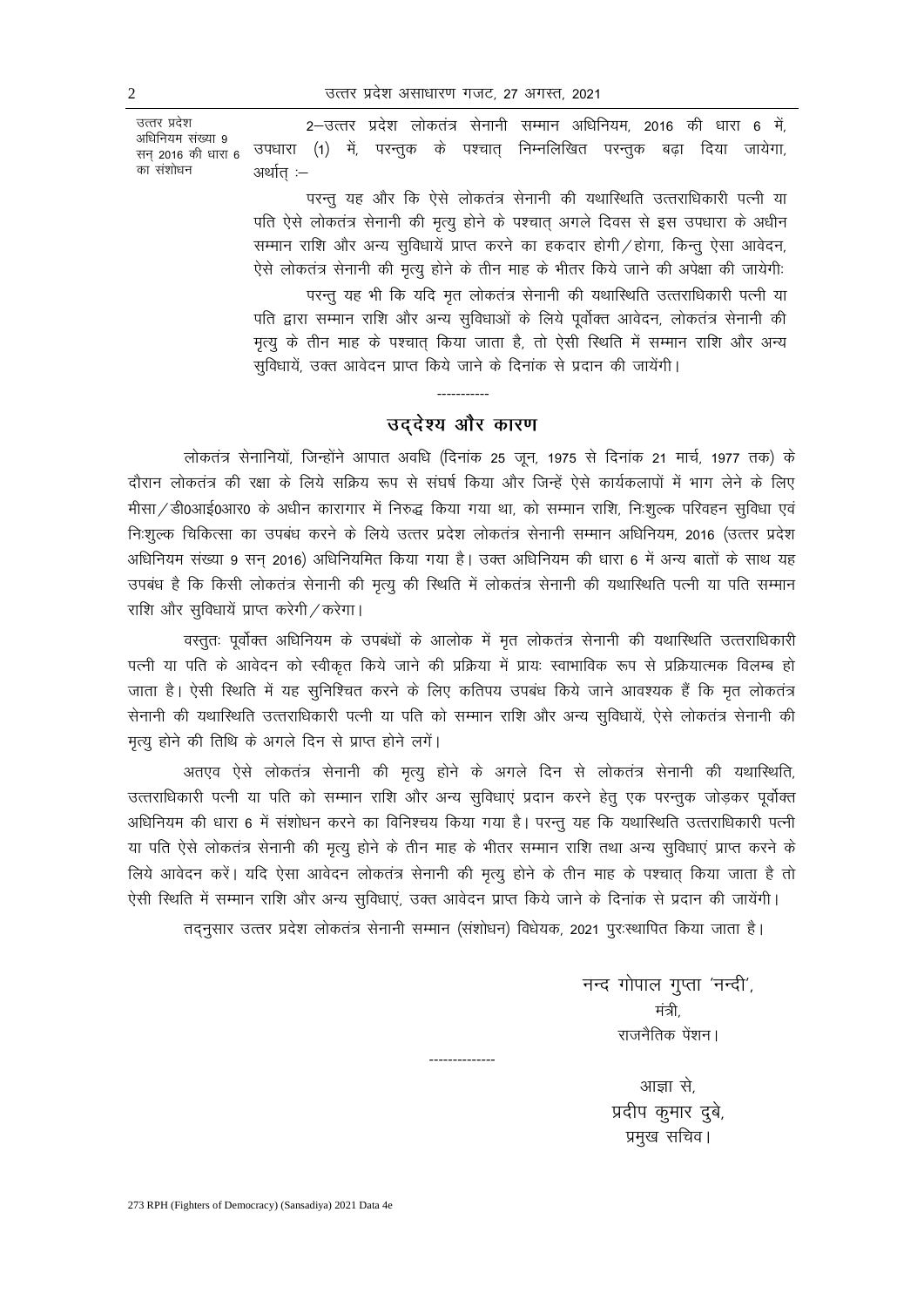#### UTTAR PRADESH SARKAR SANSADIYA KARYA ANUBHAG-1 ———

No. 671/XC-S-1–21-34S-2021 *Dated Lucknow, August 27*, 2021 ———

### **NOTIFICATION MISCELLANEOUS**

IN pursuance of the provisions of clause (3) of Article 348 of the Constitution, the Governor is pleased to order the publication of the following English translation of the "Uttar Pradesh Loktantra Senani Sammaan (Sanshodhan) Vidheyak, 2021" introduced in the Uttar Pradesh Legislative Assembly on August 18, 2021.

## THE UTTAR PRADESH FIGHTERS OF DEMOCRACY HONOUR (AMENDMENT) BILL, 2021

A BILL

#### *to amend the Uttar Pradesh Fighters of Democracy Honour Act, 2016.*

 IT IS HEREBY enacted in the Seventy-second Year of the Republic of India as follows :–

Short title 1. This Act may be called the Uttar Pradesh Fighters of Democracy Honour (Amendment) Act, 2021.

Amendment of section 6 of U.P. Act no. 9 of 2016

2. In section 6 of the Uttar Pradesh Fighters of Democracy Honour Act, 2016 in sub-section (1) after the proviso, the following proviso shall be *inserted,* namely :–

Provided further that the successor wife or husband of such fighter of democracy, as the case may be, shall be entitled to get the honour money and other facilities under this sub-section from the next day after the death of such fighter of democracy, but such application shall be required to be made within three months of the death of such figher of democracy:

Provided also that if the aforesaid application for the honour money and other facilities is given by the successor wife or husband of the deceased fighter of democracy as the case may be, three months after the death of the democracy fighter, then in such a situation, the honour money and other facilities shall be provided from the date of receipt of the said application.

#### $\overline{\phantom{a}}$ STATEMENT OF OBJECT AND REASONS

The Uttar Pradesh Fighters of Democracy Honour Act, 2016 (U.P. Act No 9 of 2016) has been enacted to provide for Honour Money, free transport facility and free medical facility to fighters of democeacy who actively fought to protect democracy during the emergency period (June 25, 1975 to March 21, 1977) and who were detained in jail under MISA/DIR for participating in such activities. Section 6 of the said Act, *inter alia*, provides that in the event of the death of a fighter of democracy, the wife or husband of fighter of democracy, as the case may be, shall get Honour Money and other such facilities.

In fact, in light of the provisions of the aforesaid Act, there is often a natural procedural delay in the process of sanctioning of the application of the successor wife or husband, as the case may be, of the deceased fighter of democracy. In such a situation certain provisions need to be made to ensure that the successor wife or husband, as the case may be, of the deceased fighter of democracy gets Honour Money and other facilities from the day after the death of such fighter of democracy.

Therefore, it has been decided to amend section 6 of the aforesaid Act by adding a proviso to give Honour Money and other facilities to the successor wife or husband, as the case may be, of the fighter of democracy from the day after the death of such fighter of democracy provided that the successor wife or